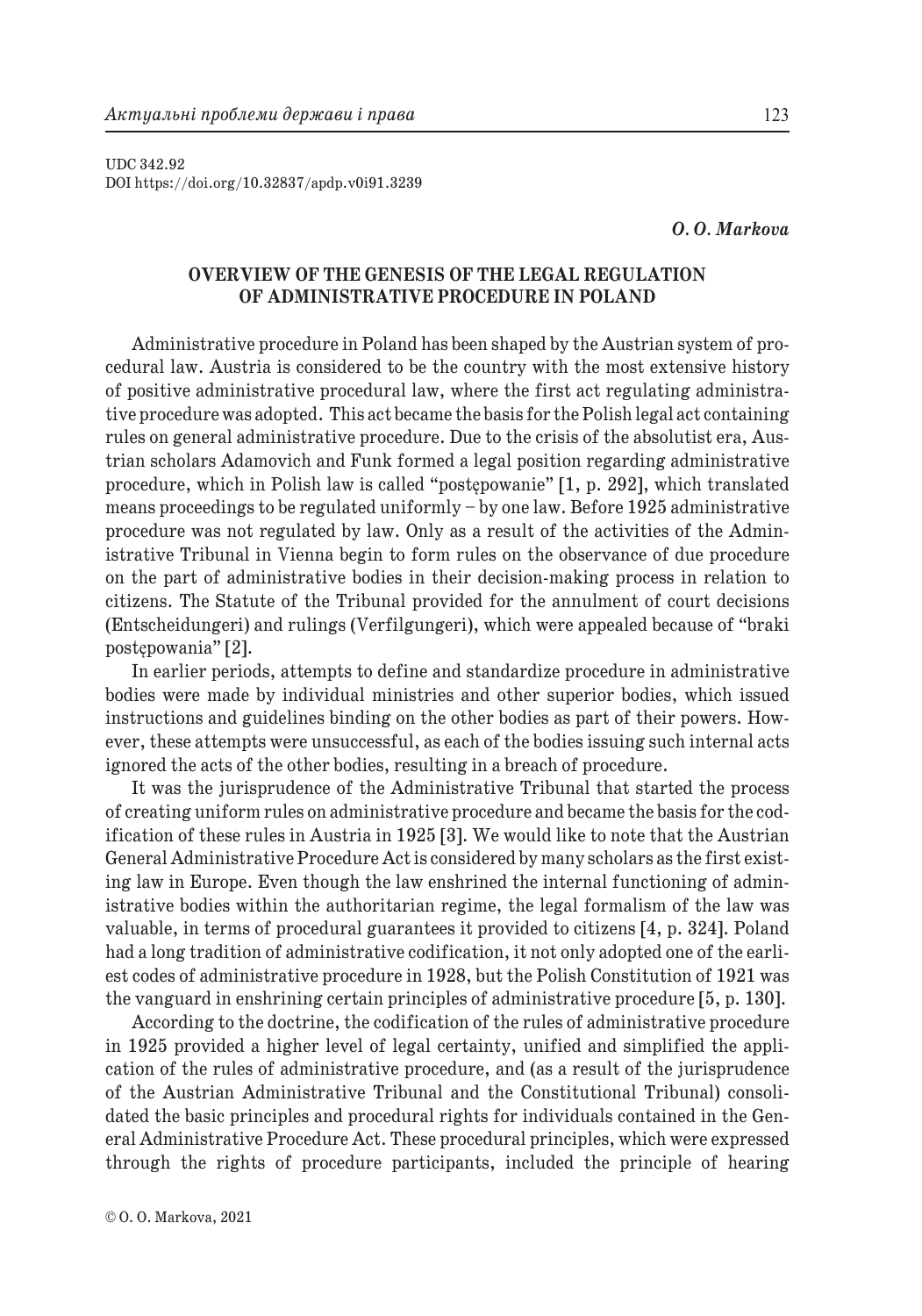the parties, the principle of establishing the facts on the basis of the evidence gathered, the obligation of the authorities to justify the decision taken and the admissibility of various legal measures (in particular the reopening of proceedings, if there are grounds for doing so).

The successor country to the Austrian experience in the field of administrative procedure was Poland both in the question of the legal regulation of administrative procedure and in the nature of the model of administrative procedure. The proof of this is the legislative activity of the Polish legislator, the President and the activity of the Supreme Administrative Court of Poland.

The first full Polish codification of administrative procedural law took place on 22 March 1928 in the form of decrees issued by the President of the Republic of Poland having the force of law: on administrative proceedings, on compulsory proceedings in administration, and on criminal and administrative proceedings. The list of adopted laws is similar to the Austrian ones mentioned above.

The Presidential Decree on Administrative Proceedings came into force on 01.07.1928 and was formally in force until 01.01.1961, until the Code of Administrative Proceedings came into force [6]. The legislator took as a basis the Austrian Administrative Procedure Act of July 21, 1925. The jurisprudence of the Supreme Administrative Court of Poland also had a significant impact on the interpretation of the provisions on administrative proceedings. It was an administrative court established by the 1922 Act on the Supreme Administrative Court, the model for which was the Vienna Administrative Court. Subsequently, the Republic of Poland adopted the so-called German model of administrative court system, characterized by the existence of separate administrative courts (tribunals) within the judicial system, established solely for the purpose of resolving disputes between the citizen and the public administration.

The judicial activity of the Supreme Administrative Court was terminated with the outbreak of the Second World War, however, some provisions interpreting the norms of administrative procedural law retained their legal force and "usefulness" for administrative proceedings.

The 1928 Decree of the President of the Republic of Poland on Administrative Procedure formally entered into force after the end of the Second World War. Nevertheless, the importance of this act was weakened by the following reasons: first, the absence of a codified general administrative procedure, and second, the inclusion of procedural provisions in acts regulating the sphere of administrative law. On the basis of the principle legis specialis these provisions took precedence over the general norms of the 1928 Law "On Administrative Procedure" and were influenced by procedural law. Another example of the actual degradation of procedural rules was the adoption by the Council of State and the Council of Ministers of a joint decree of 14 December 1950 on the handling of appeals, complaints from the public and the press. The institute of complaints and petitions provided for in this decree was borrowed by the Polish law from the Soviet legal system and was based on actio popularis. However, the provisions of the Decree were not harmonized with the provisions of the Presidential Decree on administrative procedure, which allowed for dual challenges of administrative deci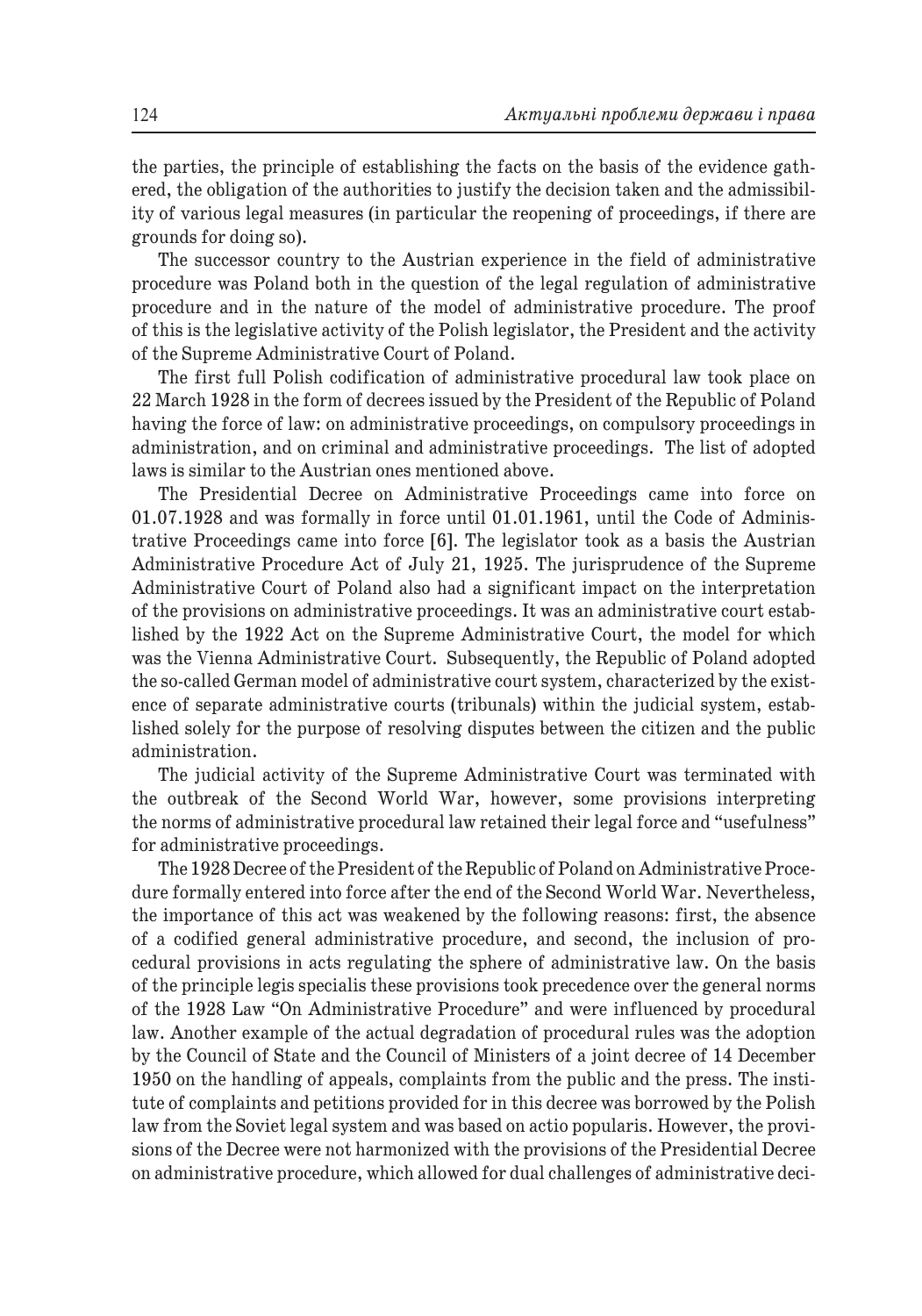sions, even contrary to the principle of stability of final decisions (stabilności orzeczeń ostatecznych).

This necessitated the harmonization of regulations on administrative procedure, which resulted in the adoption of the Code of Administrative Procedure on June 14, 1960. This act unified the scattered provisions of the administrative procedural law. The biggest influence on Polish law and its contents, and particularly on administrative procedure, was caused by events that have taken place since 1944. The national liberation of Poland coincided with the social revolution. It culminated in the destruction of the old bourgeois statehood and the establishment of the People's Republic. This put Poland on the path of socialism and affected the Polish administrative procedure, which was seen as part of the basic legislation aimed at strengthening the fundamental guarantee of the rule of law in the state. These changes were the main reason that led to the need for a new codification of administrative procedure in place of the administrative procedural acts of 1928. The new procedure had to take into account the fundamental changes in the social and economic sphere of the State, which had to serve the interests of workers and be controlled by them. The new code was intended to create a procedure that would ensure harmonious cooperation between administration and the citizen, while at the same time making it possible, through the procedure, to protect the rights of citizens in cases of misuse of their powers by the authorities. The preparation of the new administrative procedure involved a national debate, the results of which were taken into account by the parliament when it adopted the Code of Administrative Procedure in 1960. The introduction of this code unified the scattered provisions of administrative procedural law. The Code initially enshrined provisions on the general administrative procedure and the complaints and petitions procedure. However, in 1980, the scope of the Code of Administrative Procedure was broadened by including new proceedings: proceedings for the issuance of certificates, in matters of resolving jurisdictional disputes between administrative authorities and courts of general jurisdiction. In 1990, the Code also included proceedings on individual cases conducted by local governments [7].

Considering the gradual development of the Code in the direction of expanding the number of proceedings it regulated, we assume that the Polish legislator tried to unite in one act the most important proceedings for the society with the aim of their unified regulation. The Code enshrined general rules and principles of administrative proceedings, concerning participation and involvement of citizens in the procedure affecting their rights, justification of decisions as well as forms of appeal and revision of administrative decisions.

There is a separate chapter that sets out provisions for the involvement of the prosecutor in administrative proceedings. In matters of appeal in first instance, the focus is on appeals to higher administrative authorities. Since its entry into force in 1960, the Polish Code of Administrative Procedure has been amended in response to changing political ideas and social conditions and ongoing administrative reforms.

To a greater extent the Polish model of administrative procedure is characterized by the jurisdictional nature indicated by the principles of administrative proceedings, the structure of administrative proceedings. The general administrative pro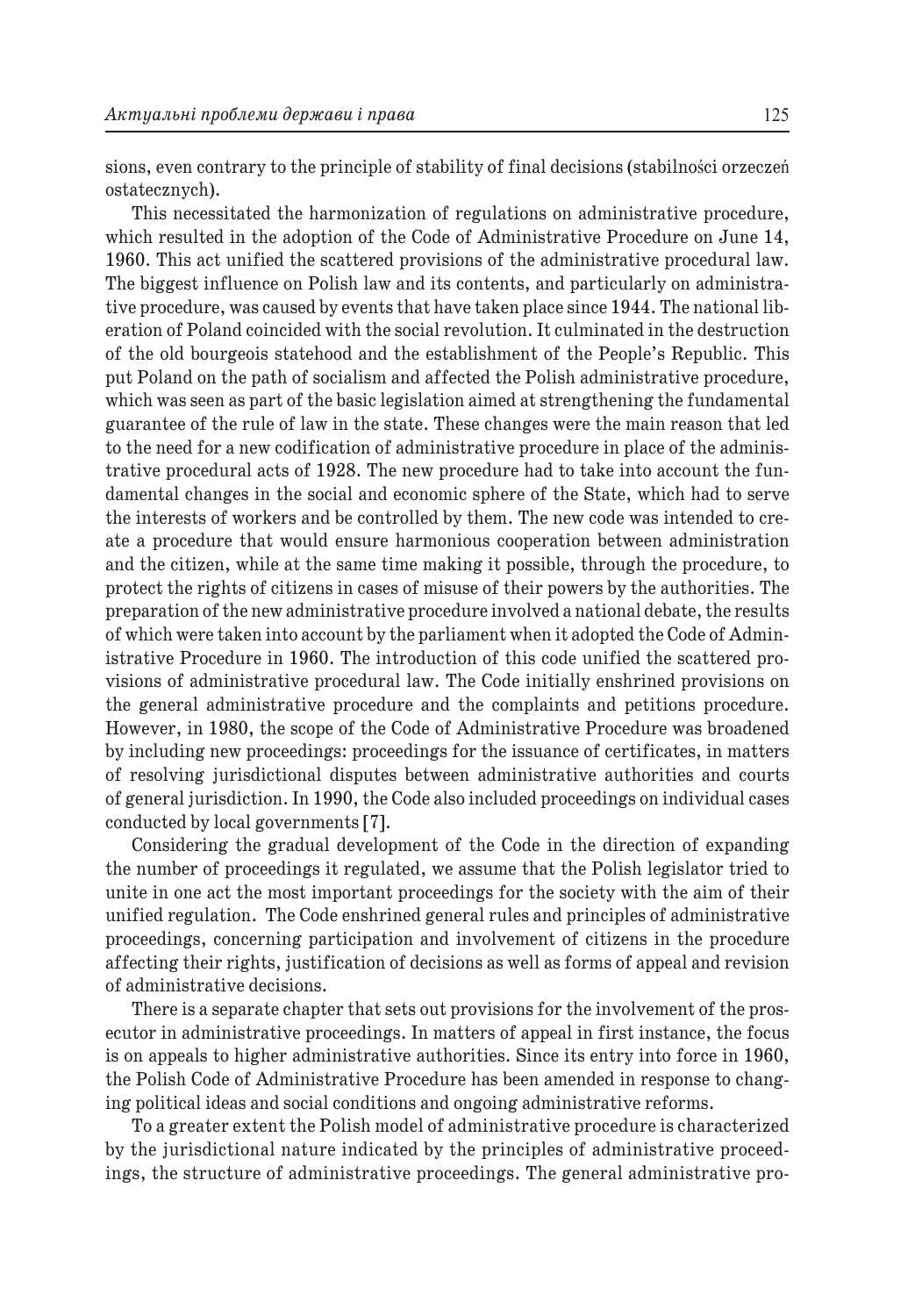cedure is similar in its structure to court proceedings, consisting of similar stages and phases.

However, the reflection of new provisions in the code testify to the partial emergence of elements of the third generation model of administrative procedure associated with convergence, globalization and membership of the European Union, which have influenced the introduction of relevant amendments to the Code of Administrative Procedure: for example, administrative European cooperation (Section 8a), the principle of peaceful settlement of cases (Article 13), the use of mediation in administrative proceedings (Article 96a).

Administrative procedure in Poland is a result of historical development caused by objective laws and social development. Historical and legal developments in Austria had a decisive influence on the formation of the classical jurisdictional model of administrative procedure in Poland. After Poland became a member of the EU, however, elements of the third generation of administrative procedure started to appear in the model of administrative procedure: European administrative cooperation, mediation, the principle of amicable settlement of the case, which is definitely a positive development. The changes taking place in Polish administrative procedure ensure effective implementation of EU law in the national legislation.

A brief overview of the genesis of the legal regulation of administrative procedure makes it possible to conclude that Poland was influenced by the Austrian legislative experience and the activities of the Vienna Administrative Tribunal.

#### *Bibliography*

1. Adamovich L., Funk B.-Ch. Allgemeines Verwaltungsrecht, Springer Verlag, New York–Wien 1980, s. 292.

2. § 6 ustawy z dnia 22 października 1875 r. w sprawie utworzenia Trybunału Administracyjnego, RGB1 nr 36.

3. Walter R., Mayer H. Grundriss des ósterreichischen Verwaltungsverfahrens, Wien 1991.

4. Ziller Jaques. "The Continental System of Administrative Justice"/ in Guy Peters and Jon Pierre (eds.), Handbook of Public Administration, Sage Publications (Thousand Oaks, CA, 2003), p. 323–324.

5. Korzeniowska Agnieszka. "Administrative Procedure" in Anna Wyrozumska (ed.), Introduction to Polish Law, ŁódĨ University Press (ŁódĨ, 2005), p. 129–149.

6. Hauser R., Wierzbowski M. Kodeks postępowania administracyjnego. Komentarz, C.H. BECK, 2020. 13000 s.

7. Dolnicki B., Martysz Cz. Ewolucja przedmiotowego zakresu obowiązywania i stosowania Kodeksu postępowania administracyjnego, [w:] Procedura administracyjna wobec wyzwań wsczesności, Łódź 2004, s. 87.

8. Adamiak B, Borkowski J. Postępowanie administracyjne i sądowoadministracyjne, Warszawa 2003, s. 53–84.

### **Summary**

*Markova O. O.* **Overview of the genesis of the legal regulation of administrative procedure in Poland. –**  Article.

In this article the author conducted a study related to the consideration of historical and legal issue of the emergence of administrative procedure in Poland. The historical and legal events which influenced the formation of administrative procedure in Poland have been analyzed. Poland was a successor country to the Austrian experience in the field of administrative procedure both in the question of legal regulation of administrative procedure and in the nature of the model of administrative procedure. A proof of that is the